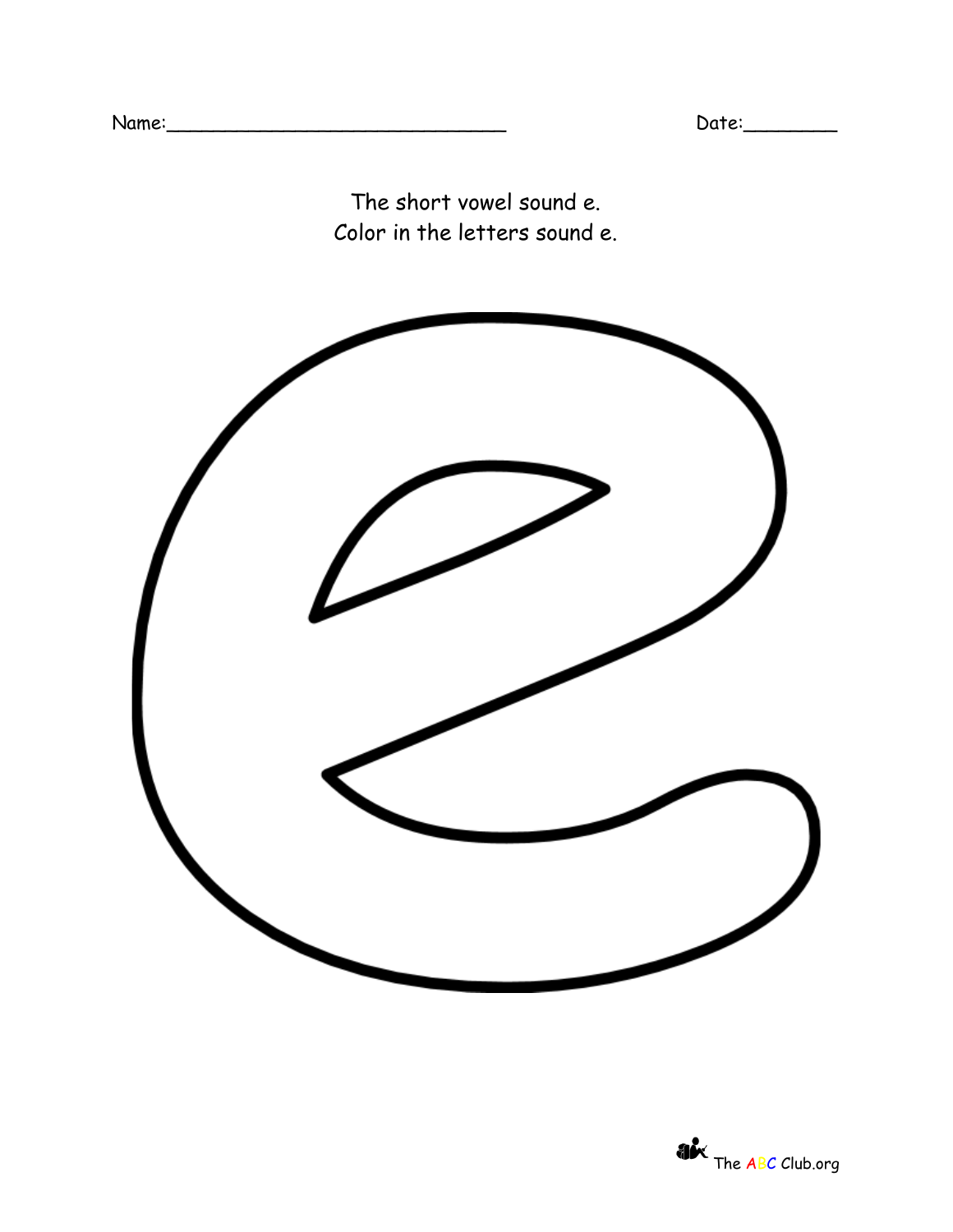The short vowel sound e. Trace the dots with a crayon, pencil or paint marker.

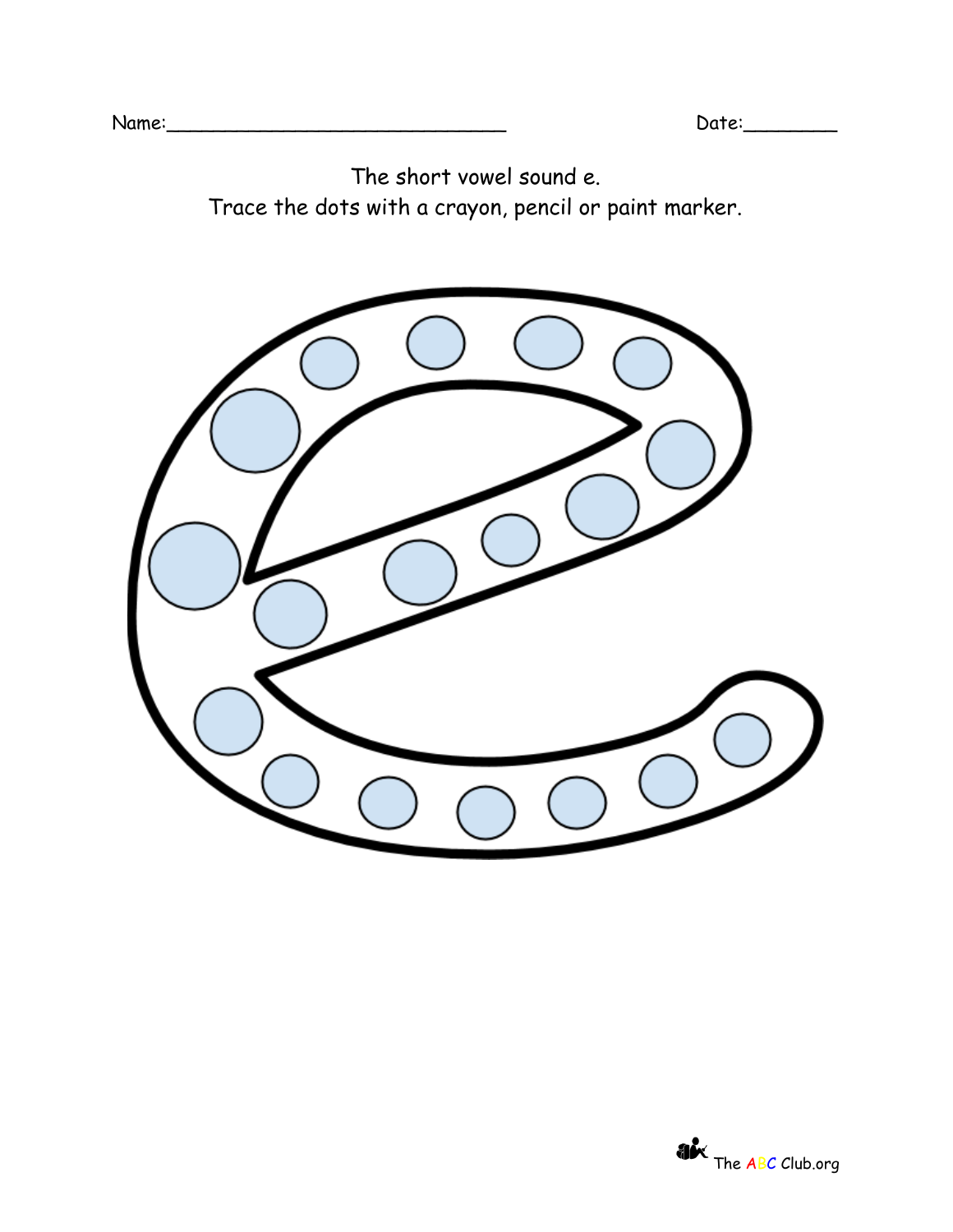

**AK** The ABC Club.org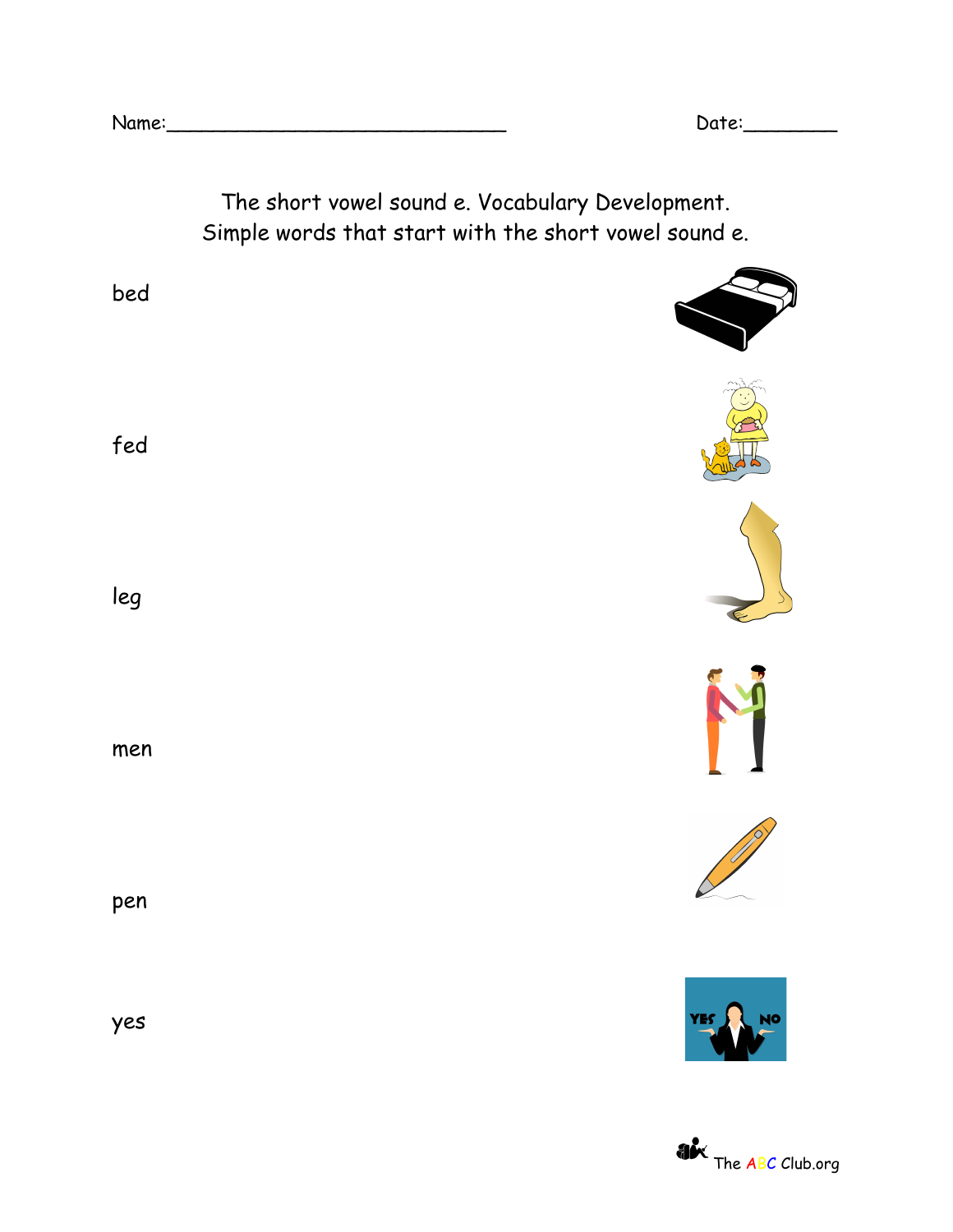Name:\_\_\_\_\_\_\_\_\_\_\_\_\_\_\_\_\_\_\_\_\_\_\_\_\_\_\_\_\_ Date:\_\_\_\_\_\_\_\_

## The short vowel sound e. Vocabulary Development. Draw a line from the word to the picture that matches the correct meaning.

| bed |                  |
|-----|------------------|
| fed |                  |
| leg | YES<br><b>NO</b> |
| men |                  |
| pen |                  |
| yes |                  |

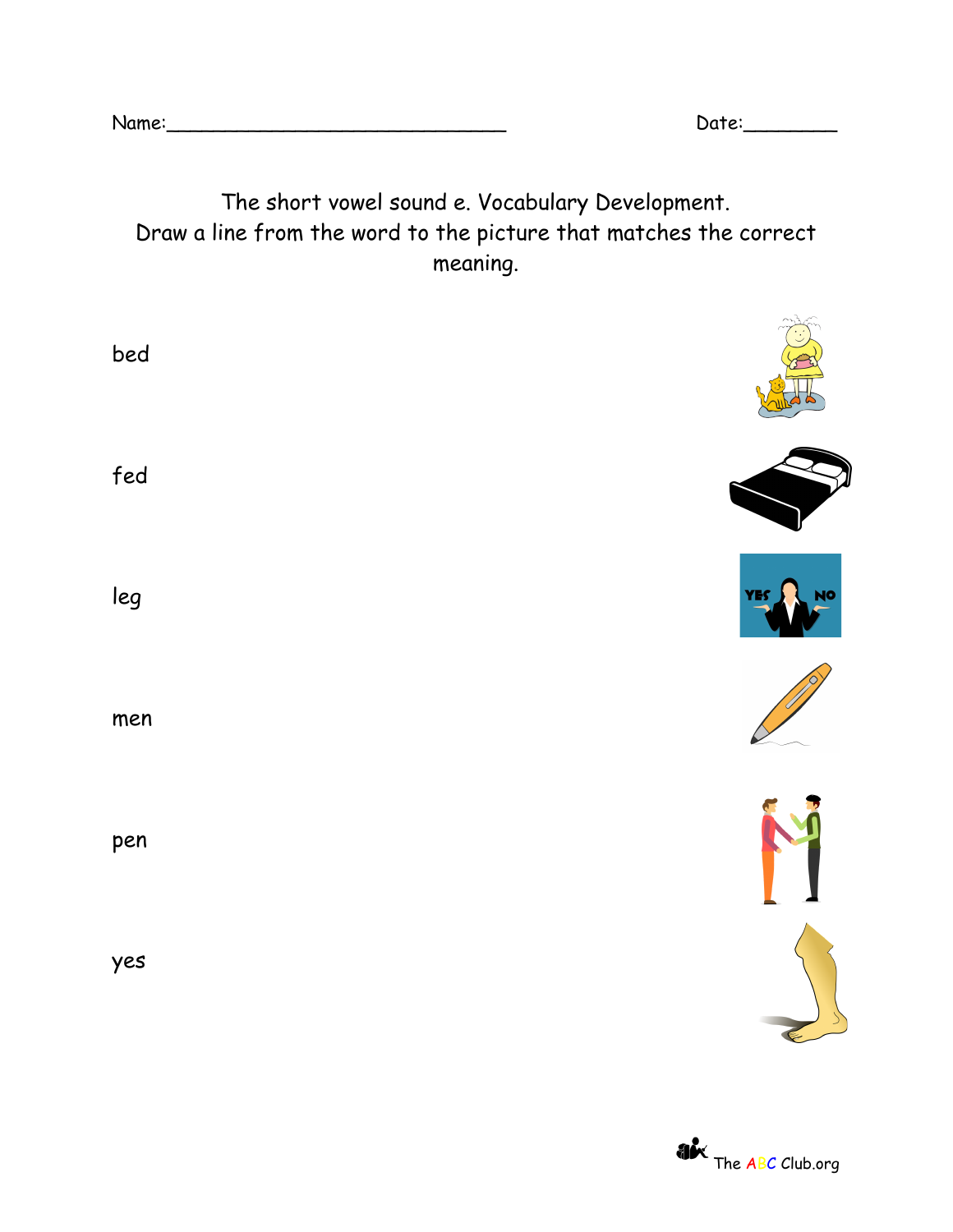The short vowel sound e. Vocabulary Development. Practice Writing the word 3x's each.

| bed  |
|------|
|      |
|      |
| men  |
| pen  |
| yes. |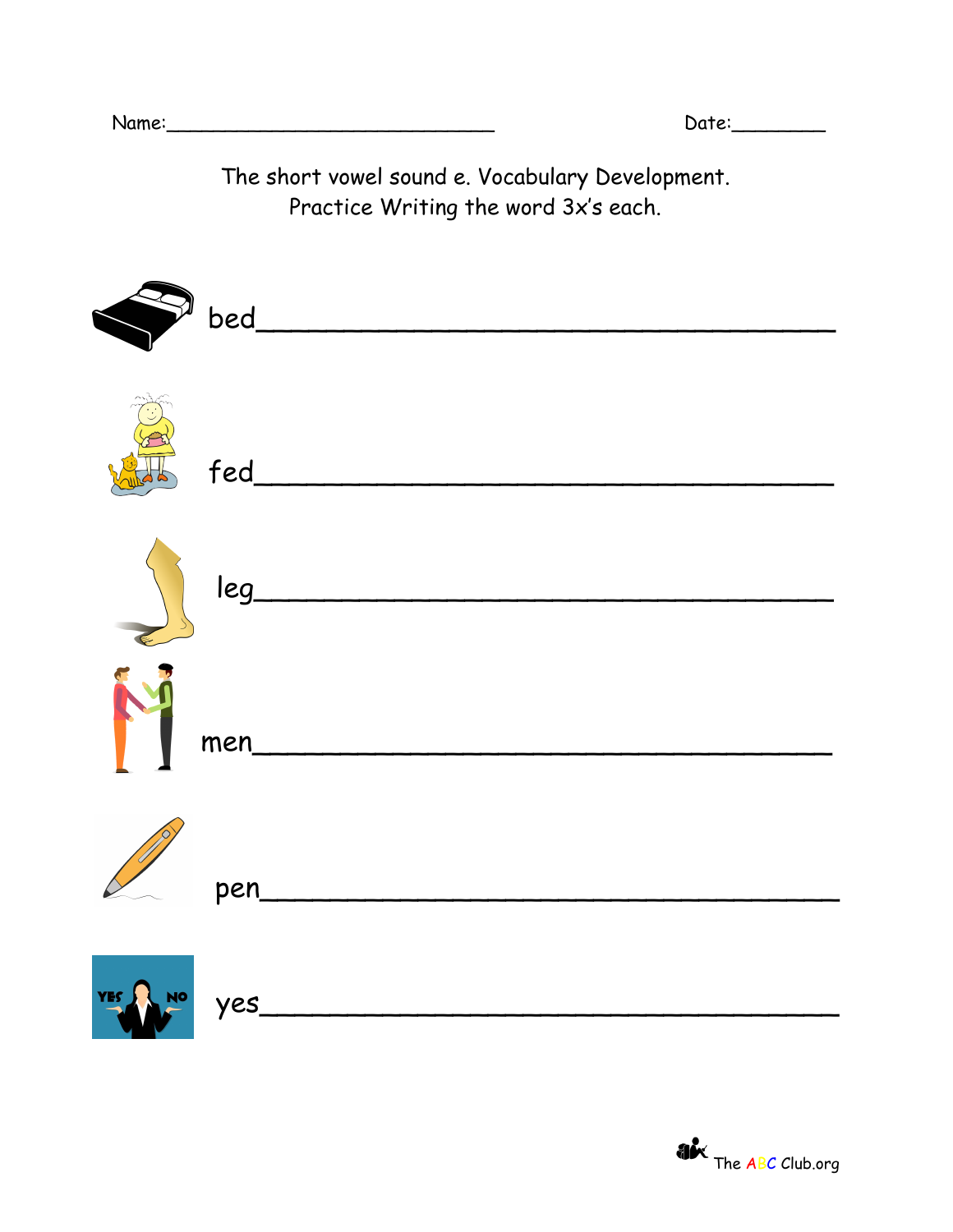The short vowel e. Vocabulary Development. Circle the words that have the short vowel e in it. VUU

\_\_\_\_\_\_\_\_\_\_\_\_\_\_\_\_\_\_\_\_\_\_\_\_\_\_\_\_\_\_\_\_\_\_\_\_\_\_\_\_\_\_\_\_\_\_\_\_\_\_\_\_\_

Write the words you've circled: